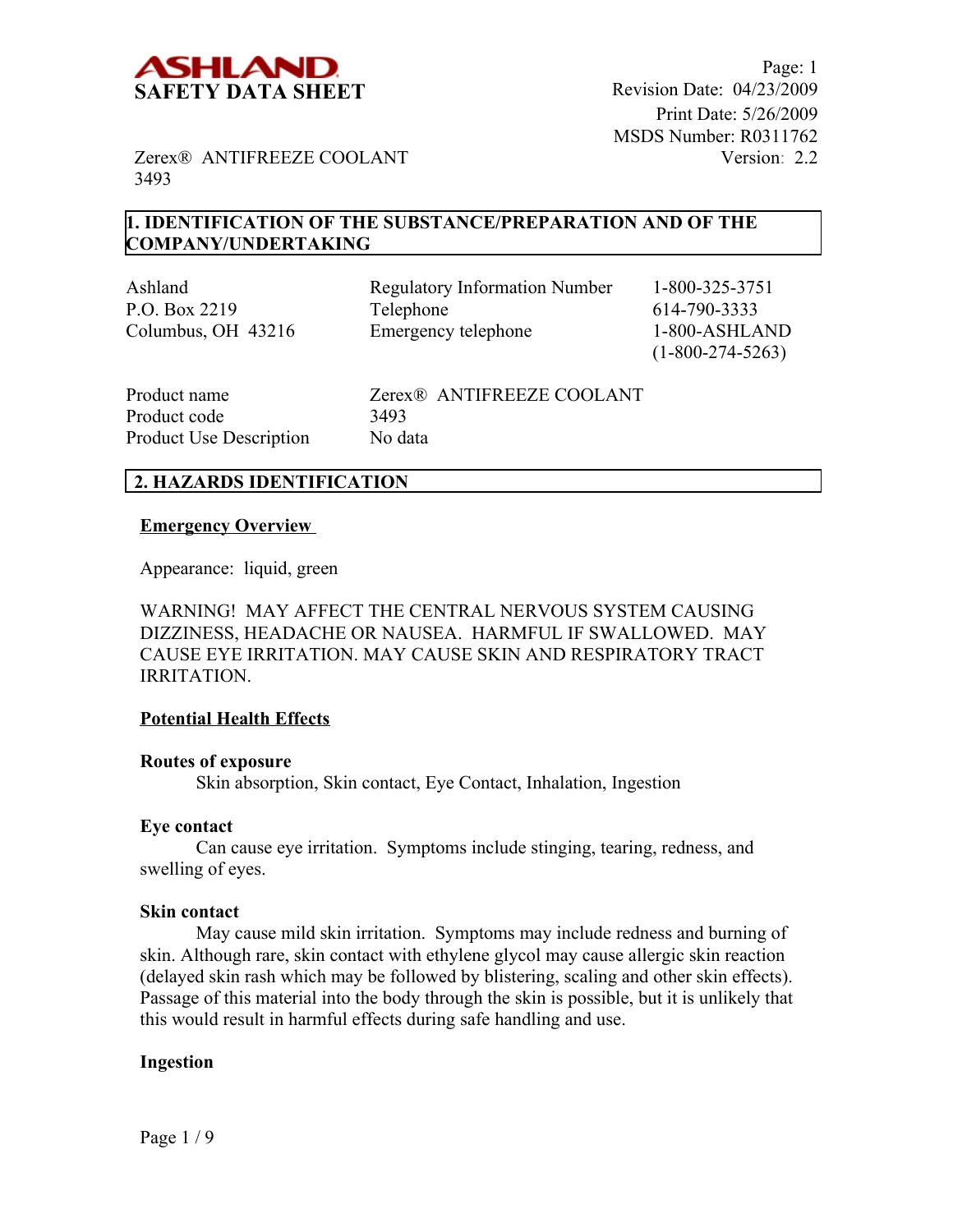

Swallowing this material may be harmful.Liver, kidney and brain damage in humans has resulted from swallowing lethal or near-lethal amounts of ethylene glycol.Ingestion of medications contaminated with diethylene glycol has caused kidney failure and death in humans. Products containing diethylene glycol should be considered toxic by ingestion.

#### **Inhalation**

Breathing of vapor or fume is possible. Breathing small amounts of this material during normal handling is not likely to cause harmful effects. Breathing large amounts may be harmful. Symptoms are not expected at air concentrations below the recommended exposure limits, if applicable (see Section 8.).

### **Aggravated Medical Condition**

Preexisting disorders of the following organs (or organ systems) may be aggravated by exposure to this material:, lung (for example, asthma-like conditions), Liver, Kidney, Exposure to this material may aggravate any preexisting condition sensitive to a decrease in available oxygen, such as chronic lung disease, coronary artery disease or anemias.

#### **Symptoms**

Signs and symptoms of exposure to this material through breathing, swallowing, and/or passage of the material through the skin may include:, stomach or intestinal upset (nausea, vomiting, diarrhea), irritation (nose, throat, airways), Cough, central nervous system excitation (giddiness, liveliness, light-headed feeling) followed by central nervous system depression (dizziness, drowsiness, weakness, fatigue, nausea, headache, unconsciousness) and other central nervous system effects, involuntary eye movement, cyanosis (causes blue coloring of the skin and nails from lack of oxygen), lung edema (fluid buildup in the lung tissue), acute kidney failure (sudden slowing or stopping of urine production), liver damage, Convulsions, coma

### **Target Organs**

Overexposure to this material (or its components) has been suggested as a cause of the following effects in laboratory animals:, reproductive effects, kidney damage, liver damage, Overexposure to this material (or its components) has been suggested as a cause of the following effects in humans:, kidney damage, liver damage

### **Carcinogenicity**

This material is not listed as a carcinogen by the International Agency for Research on Cancer (IARC), the National Toxicology Program (NTP), or the Occupational Safety and Health Administration (OSHA).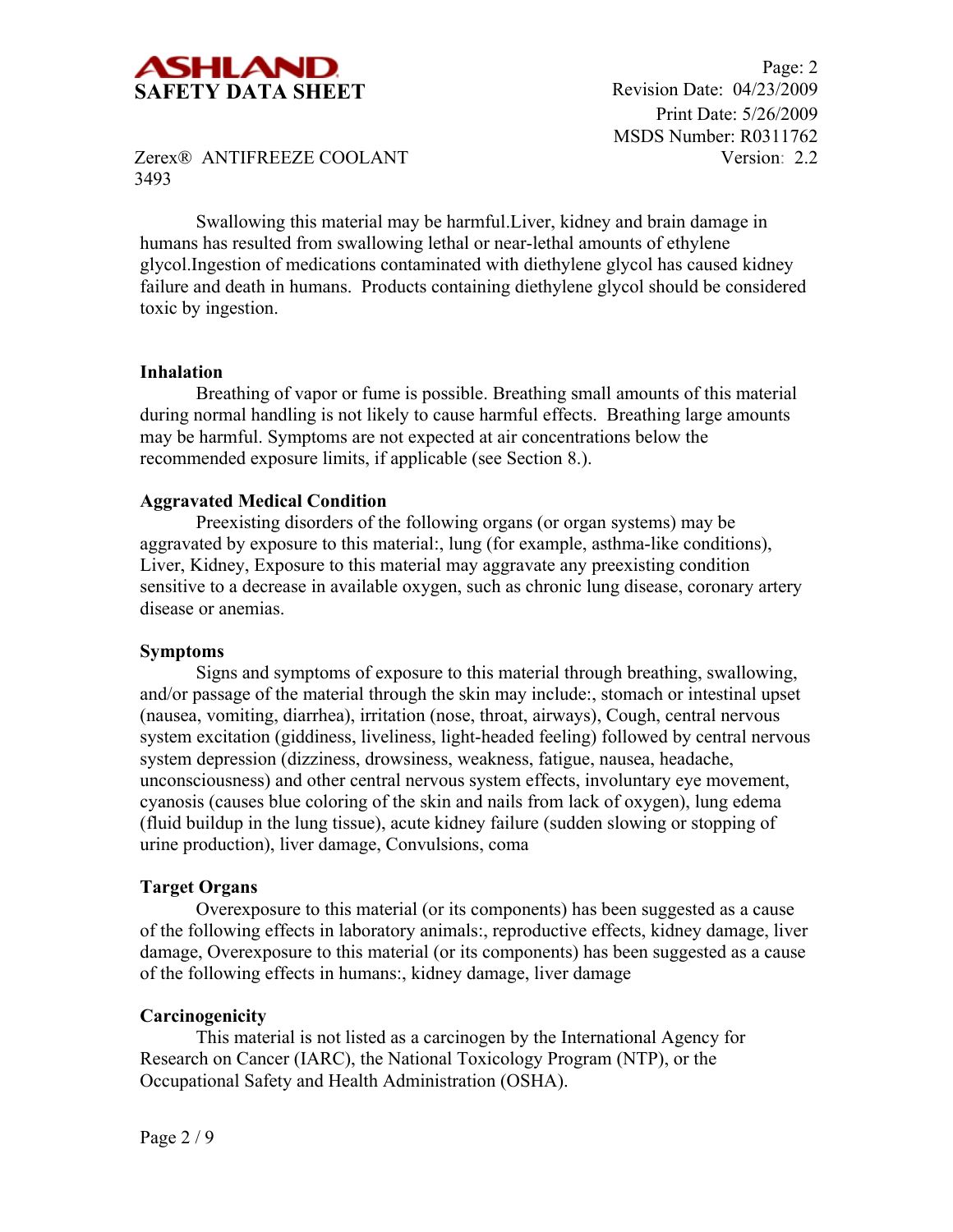

## **Reproductive hazard**

Ethylene glycol has caused birth defects in animal studies at high oral doses. However, it did not cause harm to the pregnant animal or to the fetus when applied to the skin of the pregnant animal.

| 3. COMPOSITION/INFORMATION ON INGREDIENTS |                     |               |  |
|-------------------------------------------|---------------------|---------------|--|
|                                           |                     |               |  |
| <b>Components</b>                         | CAS-No.             | Concentration |  |
| ETHYLENE GLYCOL                           | $107 - 21 - 1$      | $>=90=<100\%$ |  |
| DIETHYLENE GLYCOL                         | 111-46-6            | $>=1.5 - 5\%$ |  |
| <b>INORGANIC SALT</b>                     | NJTS#254504001-5237 | $>=1.5 - 5\%$ |  |

## **4. FIRST AID MEASURES**

#### **Eyes**

If symptoms develop, immediately move individual away from exposure and into fresh air. Flush eyes gently with water for at least 15 minutes while holding eyelids apart; seek immediate medical attention.

#### **Skin**

Remove contaminated clothing. Flush exposed area with large amounts of water. If skin is damaged, seek immediate medical attention. If skin is not damaged and symptoms persist, seek medical attention. Launder clothing before reuse.

#### **Ingestion**

Seek medical attention. If individual is drowsy or unconscious, do not give anything by mouth; place individual on the left side with the head down. Contact a physician, medical facility, or poison control center for advice about whether to induce vomiting. If possible, do not leave individual unattended.

### **Inhalation**

If symptoms develop, move individual away from exposure and into fresh air. If symptoms persist, seek medical attention. If breathing is difficult, administer oxygen. Keep person warm and quiet; seek immediate medical attention.

### **Notes to physician**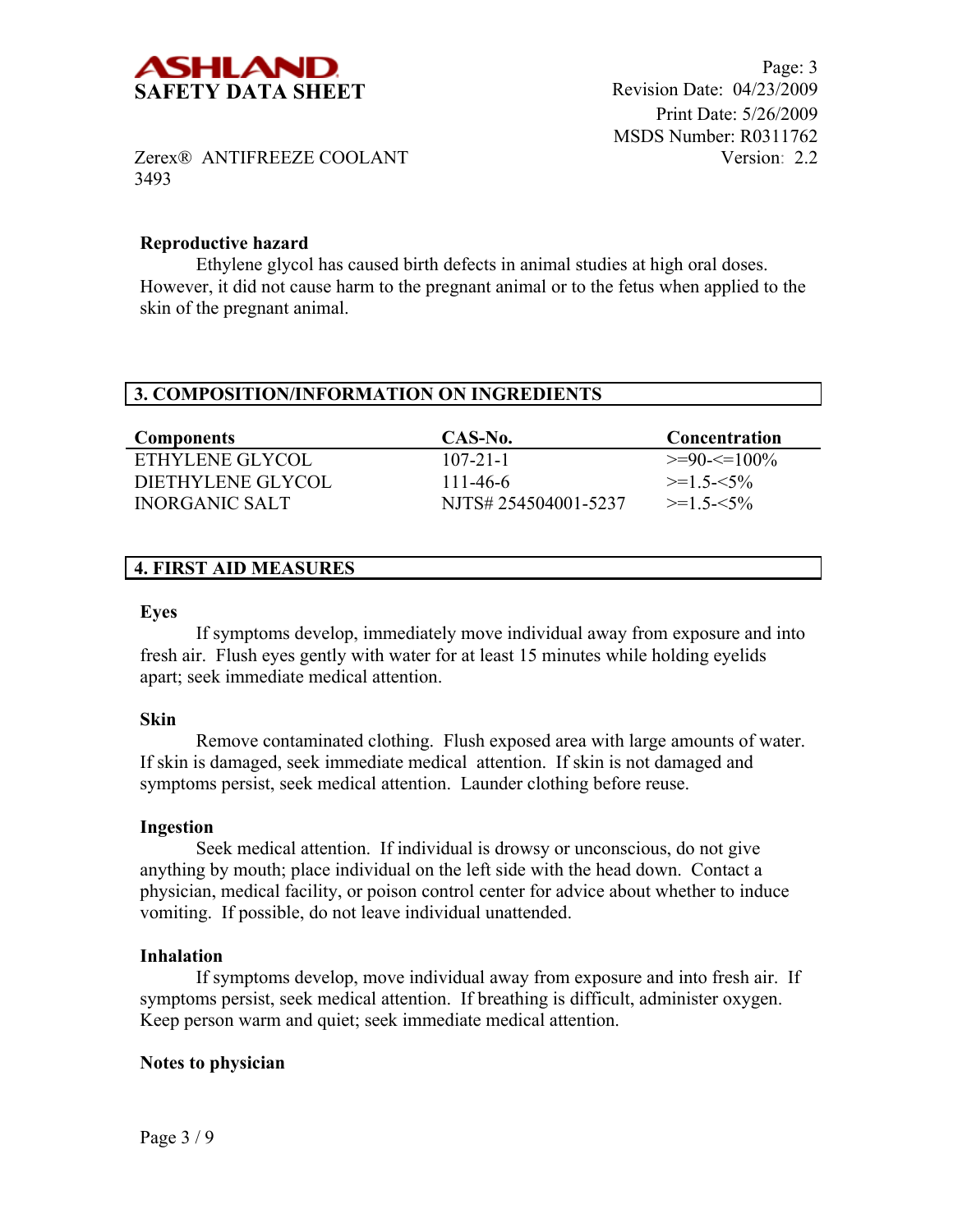

Page: 4 Print Date: 5/26/2009 MSDS Number: R0311762 Version: 2.2

Zerex® ANTIFREEZE COOLANT 3493

**Hazards:** Effects of acute ethylene glycol poisoning appear in three fairly distinct stages. The initial stage occurs shortly after exposure, lasts 6-12 hours, and is characterized by central nervous system effects (transient exhilaration, nausea, vomiting, and in severe cases, coma, convulsions, and possible death). The second stage lasts from 12-36 hours after exposure and is initiated by the onset of coma. This phase is characterized by tachypnia, tachycardia, mild hypotension, cyanosis, and in severe cases, pulmonary edema, bronchopneumonia, cardiac enlargement, and congestive failure. The final stage occurs 24-72 post-exposure and is characterized by renal failure, ranging from a mild increase in blood urea nitrogen and creatinine followed by recovery, to complete anuria with acute tubular necrosis that can lead to death. Oxaluria is found in most cases. The most significant laboratory finding in ethylene glycol intoxication is severe metabolic acidosis.

**Treatment:** This product contains ethylene glycol. Ethanol decreases the metabolism of ethylene glycol to toxic metabolites. Ethanol should be administered as soon as possible in cases of severe poisoning since the elimination half-life of ethylene glycol is 3 hours. If medical care will be delayed several hours, give the patient three to four 1-ounce oral "shots" of 86-proof or higher whiskey before or during transport to the hospital. Fomepizole (4-methylpyrazole) is an effective antagonist of alcohol dehydrogenase, and as such, may be used as an antidote in the treatment of ethylene glycol poisoning. Hemodialysis effectively removes ethylene glycol and its metabolites from the body.

## **5. FIRE-FIGHTING MEASURES**

#### **Suitable extinguishing media**

Water spray, Dry chemical, Carbon dioxide (CO2)

#### **Hazardous combustion products**

carbon dioxide and carbon monoxide, various hydrocarbons

### **Precautions for fire-fighting**

 Never use welding or cutting torch on or near drum (even empty) because product (even just residue) can ignite explosively.Wear full firefighting turn-out gear (full Bunker gear), and respiratory protection (SCBA). DO NOT direct a solid stream of water or foam into hot, burning pools of liquid since this may cause frothing and increase fire intensity. Frothing can be violent and possibly endanger any firefighter standing too close to the burning liquid. Use water spray to cool fire exposed containers and structures until fire is out if it can be done with minimal risk. Avoid spreading burning liquid with water used for cooling purposes.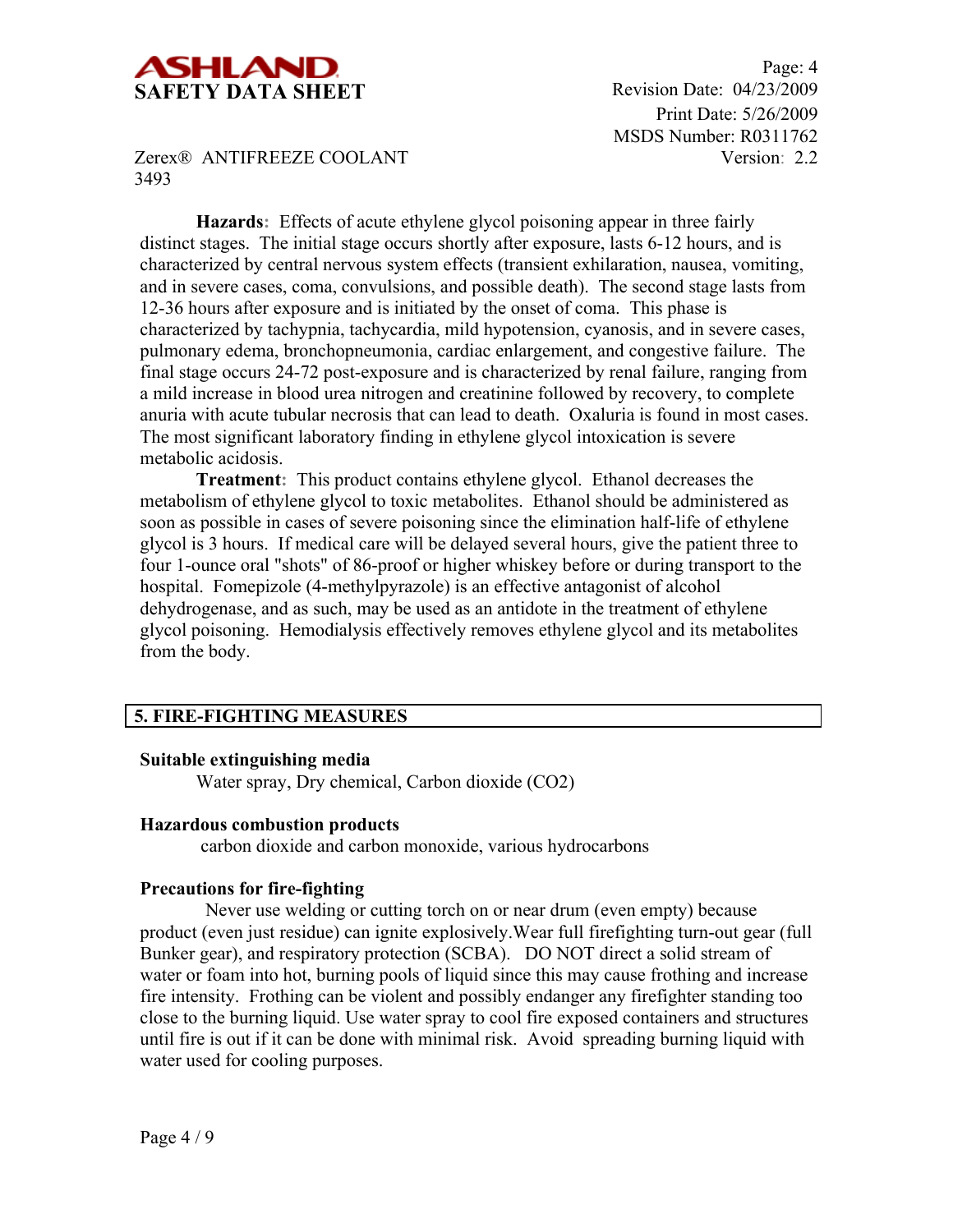

### **Flammability Class for Flammable Liquids** Combustible Liquid Class IIIB

## **6. ACCIDENTAL RELEASE MEASURES**

#### **Personal precautions**

For personal protection see section 8.Persons not wearing protective equipment should be excluded from area of spill until clean-up has been completed.

#### **Environmental precautions**

Prevent spreading over a wide area (e.g. by containment or oil barriers). Do not let product enter drains. Do not flush into surface water or sanitary sewer system.

### **Methods for cleaning up**

Keep in suitable, closed containers for disposal. Soak up with inert absorbent material (e.g. sand, silica gel, acid binder, universal binder, sawdust).

#### **Other information**

Comply with all applicable federal, state, and local regulations.

# **7. HANDLING AND STORAGE**

### **Handling**

Containers of this material may be hazardous when emptied. Since emptied containers retain product residues (vapor, liquid, and/or solid), all hazard precautions given in the data sheet must be observed.Containers of this material may be hazardous when emptied. Since emptied containers retain product residues (vapor, liquid, and/or solid), all hazard precautions given in the data sheet must be observed.

#### **Storage**

Store in a cool, dry, ventilated area.

### **8. EXPOSURE CONTROLS/PERSONAL PROTECTION**

| <b>Exposure Guidelines</b> |
|----------------------------|
| <b>ETHVLENE CLVCOL</b>     |

**ETHYLENE GLYCOL 107-21-1**

ACGIH Ceiling Limit Value: 100 mg/m3 Aerosol.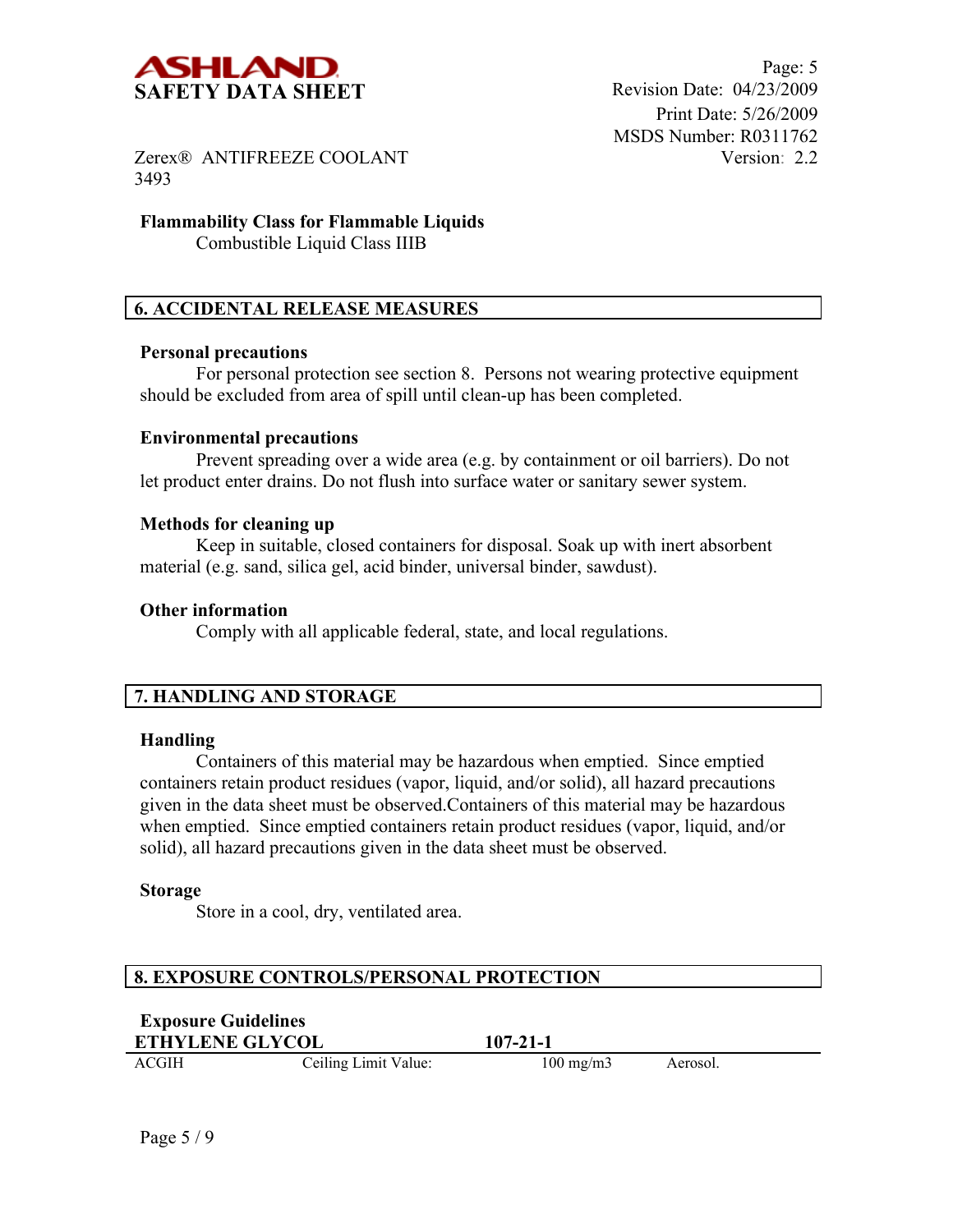

Page: 6 Print Date: 5/26/2009 MSDS Number: R0311762 Version: 2.2

Zerex® ANTIFREEZE COOLANT 3493

### **General advice**

These recommendations provide general guidance for handling this product. Personal protective equipment should be selected for individual applications and should consider factors which affect exposure potential, such as handling practices, chemical concentrations and ventilation. It is ultimately the responsibility of the employer to follow regulatory guidelines established by local authorities.

### **Exposure controls**

General room ventilation should be adequate for normal conditions of use. However, if unusual operating conditions exist, provide sufficient mechanical (general and/or local exhaust) ventilation to maintain exposure below exposure guidelines (if applicable) or below levels that cause known, suspected or apparent adverse effects.

### **Eye protection**

Wear chemical splash goggles when there is the potential for exposure of the eyes to liquid, vapor or mist.

### **Skin and body protection**

Wear normal work clothing including long pants, long-sleeved shirts and foot covering to prevent direct contact of the product with the skin. Launder clothing before reuse. If skin irritation develops, contact your facility health and safety professional or your local safety equipment supplier to determine the proper personal protective equipment for your use.

Wear resistant gloves such as: Neoprene polyvinyl chloride Nitrile rubber

### **Respiratory protection**

Respiratory protection is not required under normal conditions of use.

## **9. PHYSICAL AND CHEMICAL PROPERTIES**

**Physical state** liquid **Form** No data **Colour** green **Odour** No data **pH**  $(+/- 0.7) 10.7$ 

**Boiling point/boiling range** 330.00 °F / 330 °F@ 760.00 mmHg

Page 6 / 9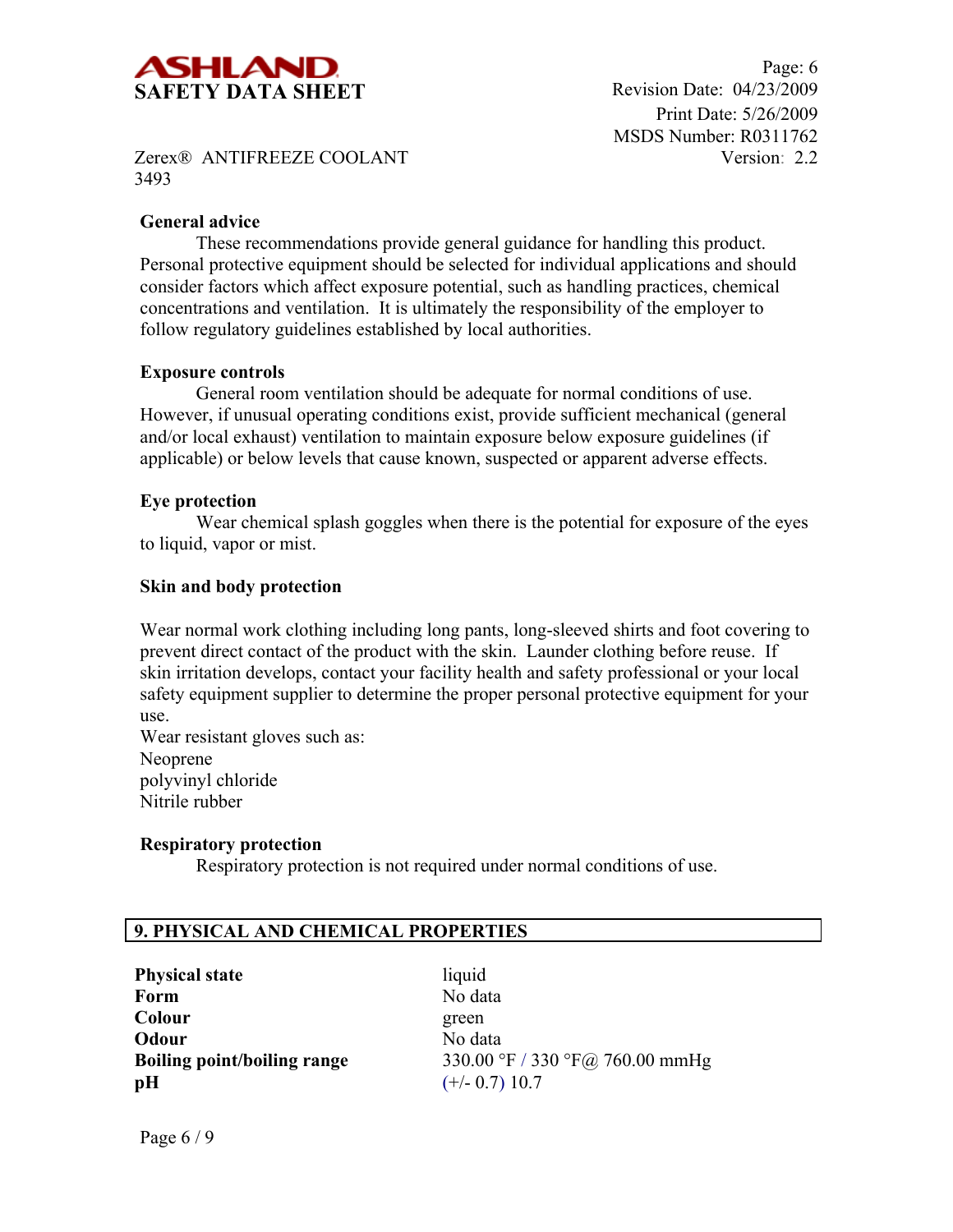

Page: 7 Print Date: 5/26/2009 MSDS Number: R0311762 Version: 2.2

Zerex® ANTIFREEZE COOLANT 3493

**Flash point** 250 °F / 121 °C **Evaporation rate** No data **Vapour density** No data

**Solubility** soluble in water **Partition coefficient: noctanol/water log Pow** no data available **Autoignition temperature** No data

**Explosion limits** 3.2 %(V) 15.3 %(V) **Vapour pressure** 23.33 hPa @ 68 °F / 20 °C **Density** (Average) 1.236 g/cm3 @ 60.01 °F / 15.56 °C 9.41 lb/gal @ 60.1 °F / 15.6 °C No data

# **10. STABILITY AND REACTIVITY**

#### **Stability**

Stable.

**Conditions to avoid** None known.

### **Incompatible products**

Strong oxidizing agents

#### **Hazardous decomposition products**

carbon dioxide and carbon monoxide, various hydrocarbons

#### **Hazardous reactions**

Product will not undergo hazardous polymerization.

#### **Thermal decomposition**

No data

## **11. TOXICOLOGICAL INFORMATION**

#### **Acute oral toxicity**

| ETHYLENE GLYCOL   | LD 50 Rat: $6,140 \text{ mg/kg}$<br>LD 50 Mouse: $14,600$ mg/kg |
|-------------------|-----------------------------------------------------------------|
| DIETHYLENE GLYCOL | LD 50 Rat: $12,565$ mg/kg                                       |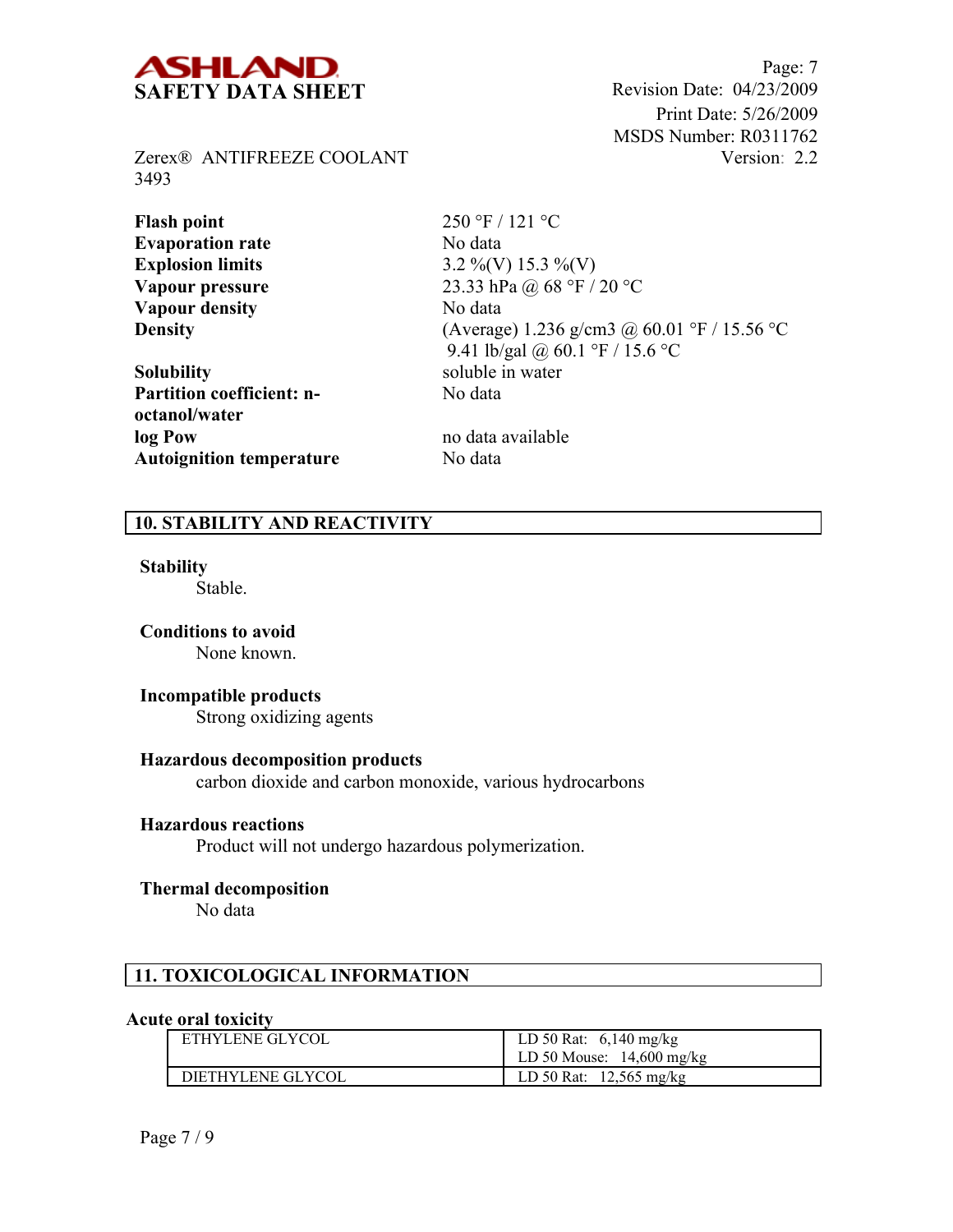

| <b>INORGANIC SALT</b> | $\cdot$ D 50 Rat: $\sim$<br>$>$ 500 mg/kg |
|-----------------------|-------------------------------------------|

#### **Acute inhalation toxicity**

| ETHYLENE GLYCOL       | no data available                      |  |
|-----------------------|----------------------------------------|--|
| DIETHYLENE GLYCOL     | LC Lo Mouse: $130 \text{ mg/m}$ 3, 2 h |  |
| <b>INORGANIC SALT</b> | no data available                      |  |

#### **Acute dermal toxicity**

| ETHYLENE GLYCOL       | LD 50 Rabbit: $10,611$ mg/kg<br>LD 50 Rabbit: $9,530$ mg/kg |
|-----------------------|-------------------------------------------------------------|
| DIETHYLENE GLYCOL     | LD 50 Rabbit: $11,890$ mg/kg                                |
| <b>INORGANIC SALT</b> | LD 50 Rabbit: $>$ 300 mg/kg                                 |

## **12. ECOLOGICAL INFORMATION**

#### **Aquatic toxicity**

**Acute and Prolonged Toxicity to Fish** No data **Acute Toxicity to Aquatic Invertebrates** No data

## **Environmental fate and pathways**

No data

### **13. DISPOSAL CONSIDERATIONS**

#### **Waste disposal methods**

Destroy by liquid incineration. Dispose of in accordance with all applicable local, state and federal regulations. For assistance with your waste management needs including disposal, recycling and waste stream reduction, contact Ashland Distribution's Environmental Services Group at 800-637-7922.

# **14. TRANSPORT INFORMATION**